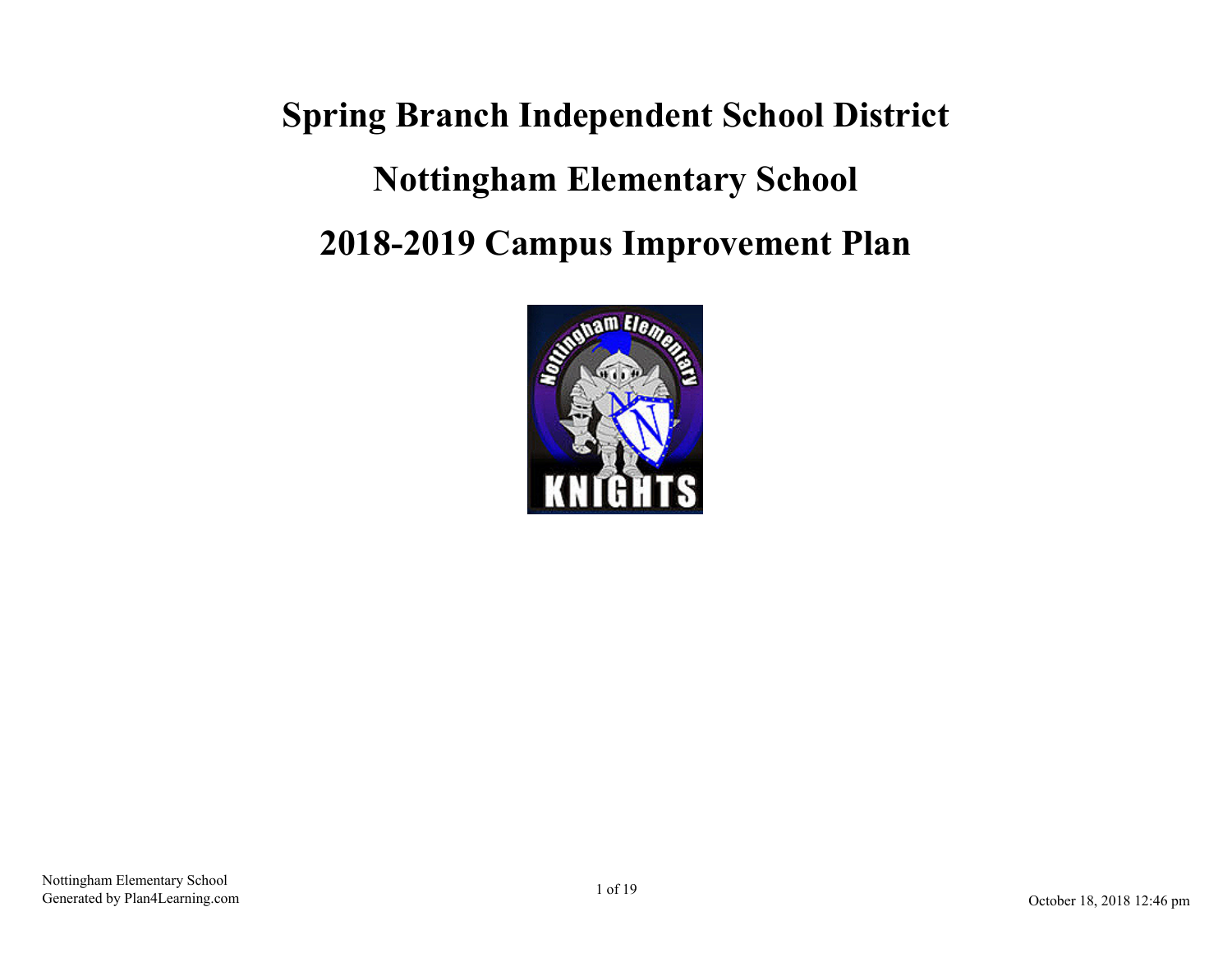# **Mission Statement**

Nottingham Elementary seeks to create an inclusive environment that is focused on the enhancement of each child's ability to become a problem-solver, goal-setter and successful citizen of the 21st century.

In our Learner-Centered Environment, the main focus of our campus will remain that of helping students to connect, personally and meaningfully, with individual learning and to develop self-responsibility. This focus will be reflected in the following areas: time management, grouping structures, emotional climate, efficient use of the physical environment, teacher and student ongoing self-reflection, goal-setting and accountability.

# **Value Statement**

#### **Every Child**

We put students at the heart of everything we do.

Every child. Every day. Every minute. Every way. What's Best for the Child Drives the Decision Infinite Possibilities Through Education

#### **Collective Greatness**

We, as a community, leverage our individual strengths to reach challenging goals.

Surpass Expectations Everyone's Work Matters Diversity Makes Us Stronger

#### **Collaborative Spirit**

We believe in each other and find joy in our work.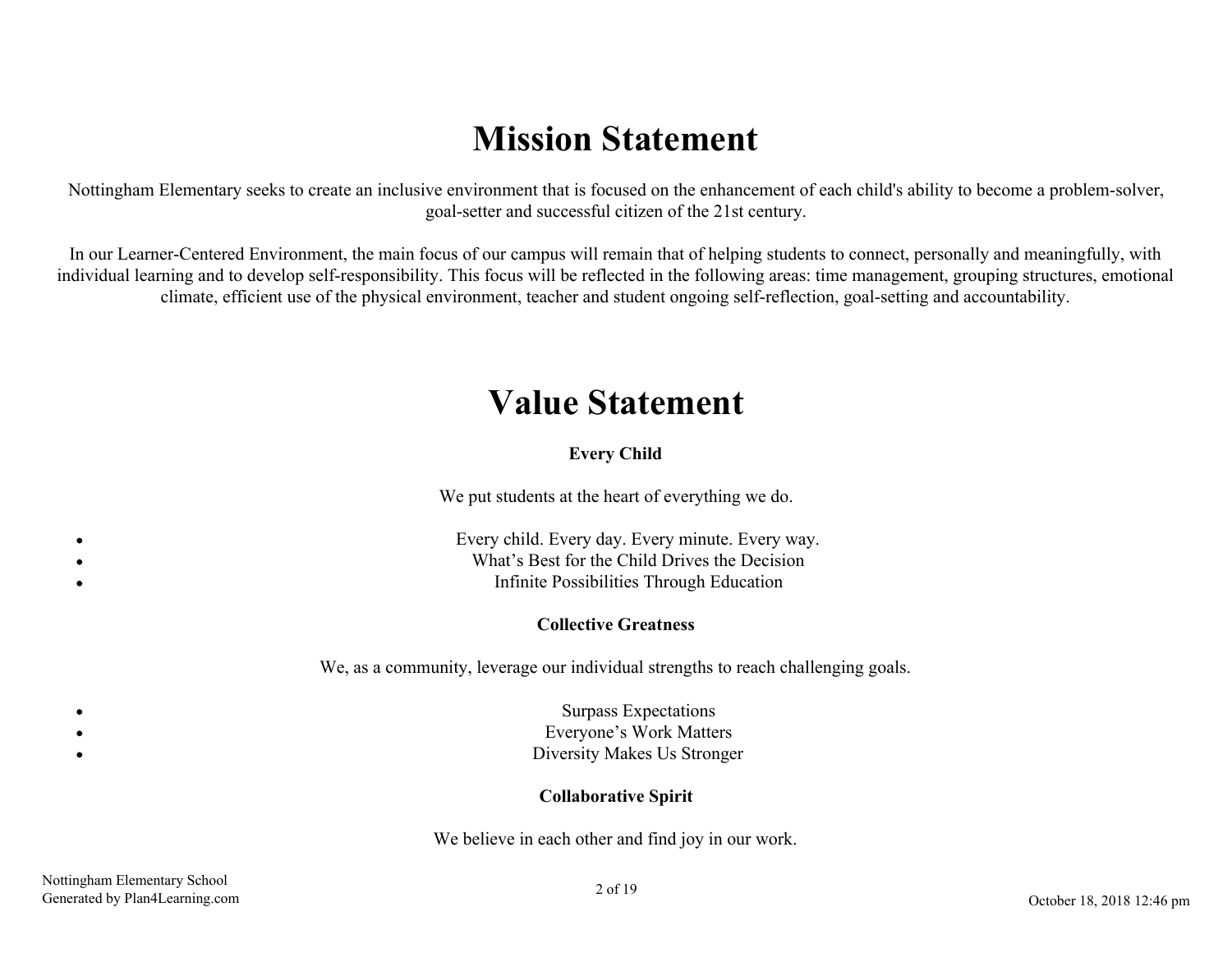Each of Us is Committed to All of Us Together We're Better Assume the Best

#### **Limitless Curiosity**

We never stop learning and growing.

Empowered to Innovate Tenaciously Embrace Challenges Unleashed Potential

#### **Moral Compass**

We are guided by strong character, ethics and integrity.

Personal Responsibility Kindness and Mutual Respect Trustworthiness

 $\bullet$ 

 $\bullet$ 

 $\bullet$ 

 $\bullet$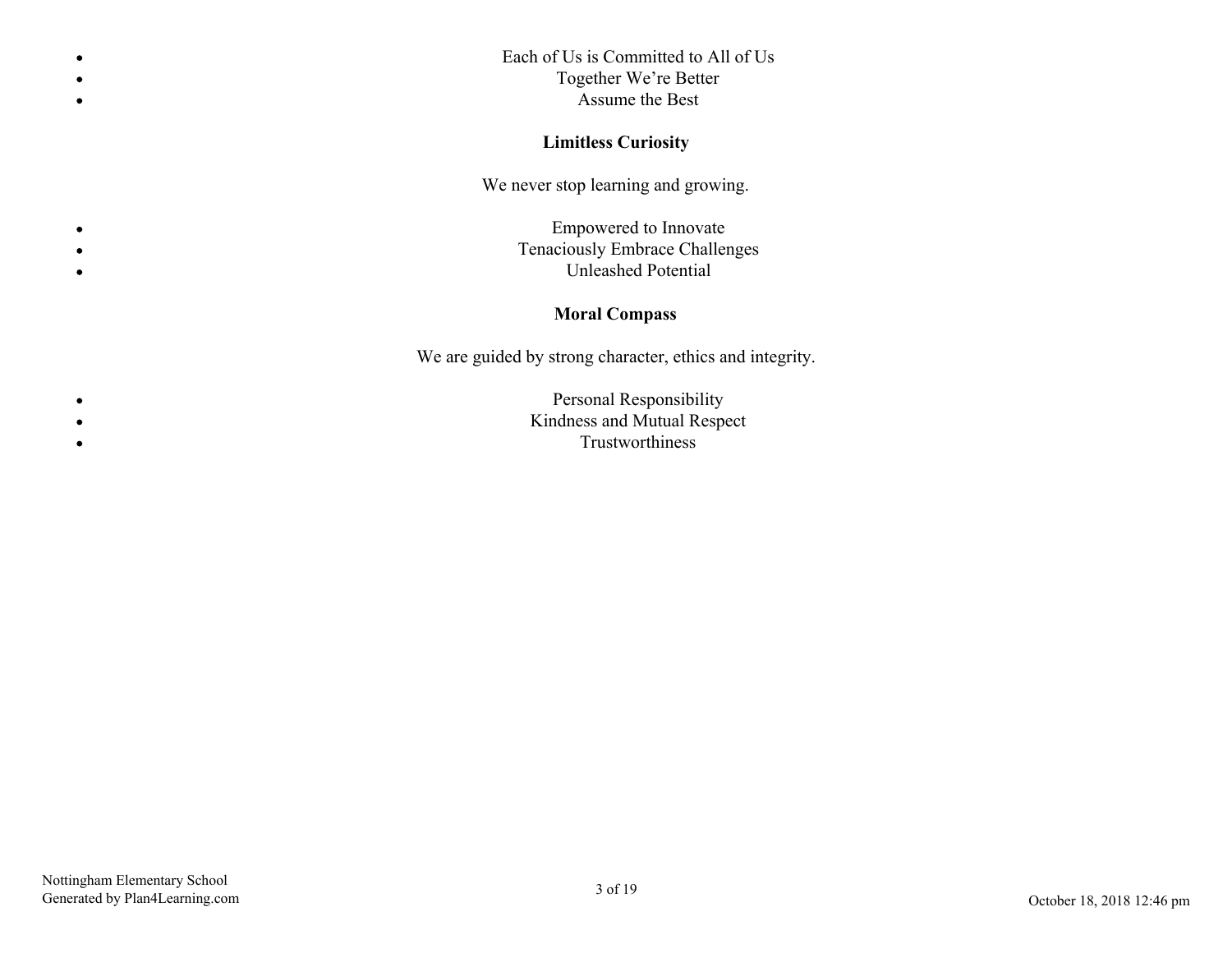# **Comprehensive Needs Assessment**

#### **Demographics**

#### **Demographics Summary**

Nottingham ended the year with 507 students enrolled. Our enrollment is down from district projections of 545 for the first time in 4 years. Our campus breakdown is as follows: Females 48% and males 52%.

Hispanic population: 24%

Asian: 8%

White: 48%

Two or more: 4%

Our top Primary Disabilities:

Speech Impairment 35%

Learning Disability: 17%

Intellectual Disability 15%

At-Risk 48%

Economically Disadvantage 38%

LEP: 19%

Immigrant: 13%

Special Ed: 8%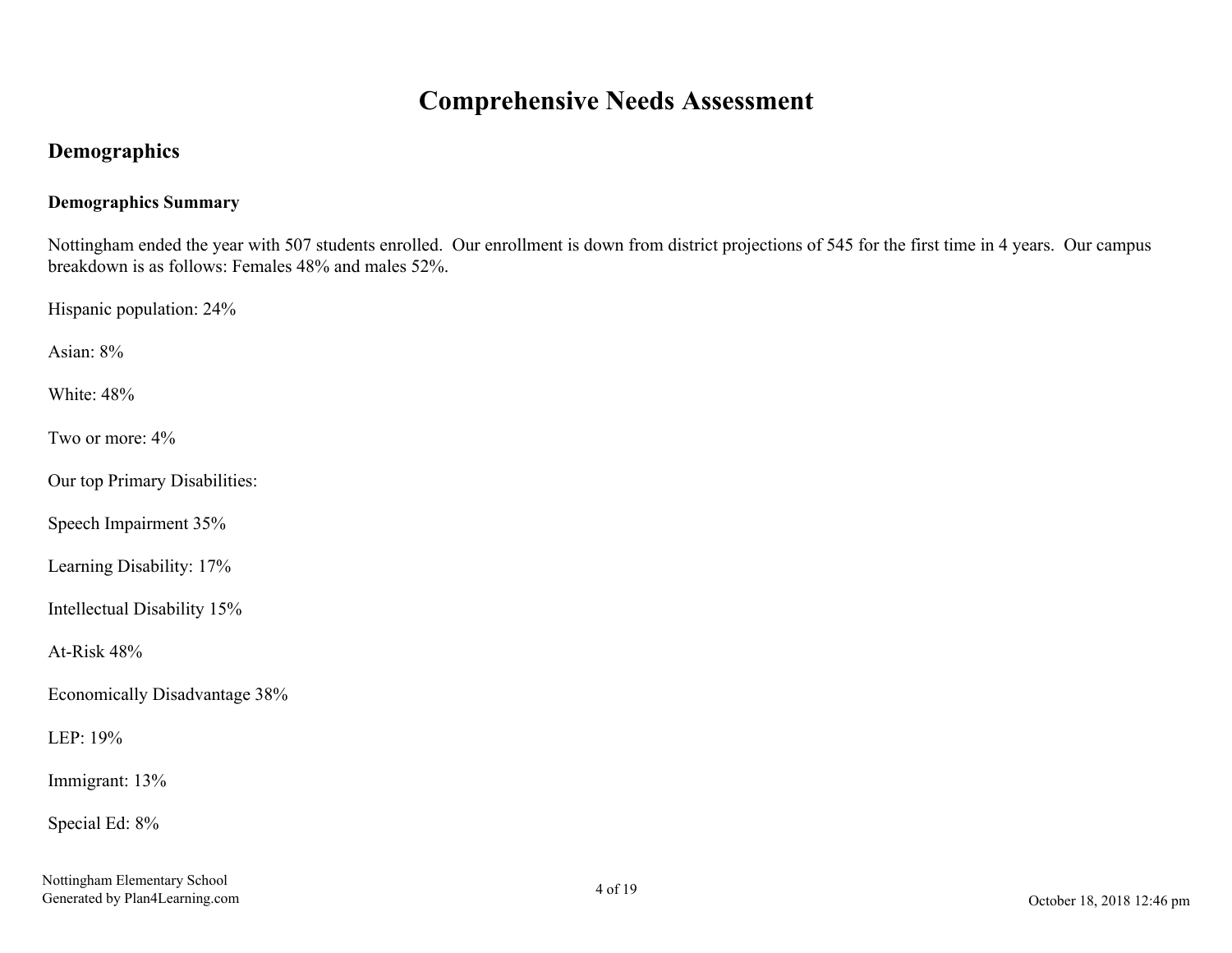GT: 7%

Free Lunch Participation 34%

Homeless Status: 8%

Shelter: 7%

#### **Demographics Strengths**

One of the things that make NHE great is the diversity of our student population. Nottingham recevied an A rating in niche.com ratings of schools in Texas through various categories. Our diversity ranges in all forms such as race, culture, religion, language and economics. Familes are seeking our school out becuase of the diverity of students we serve. NHE currently have students from over 30 countries and 20 languages.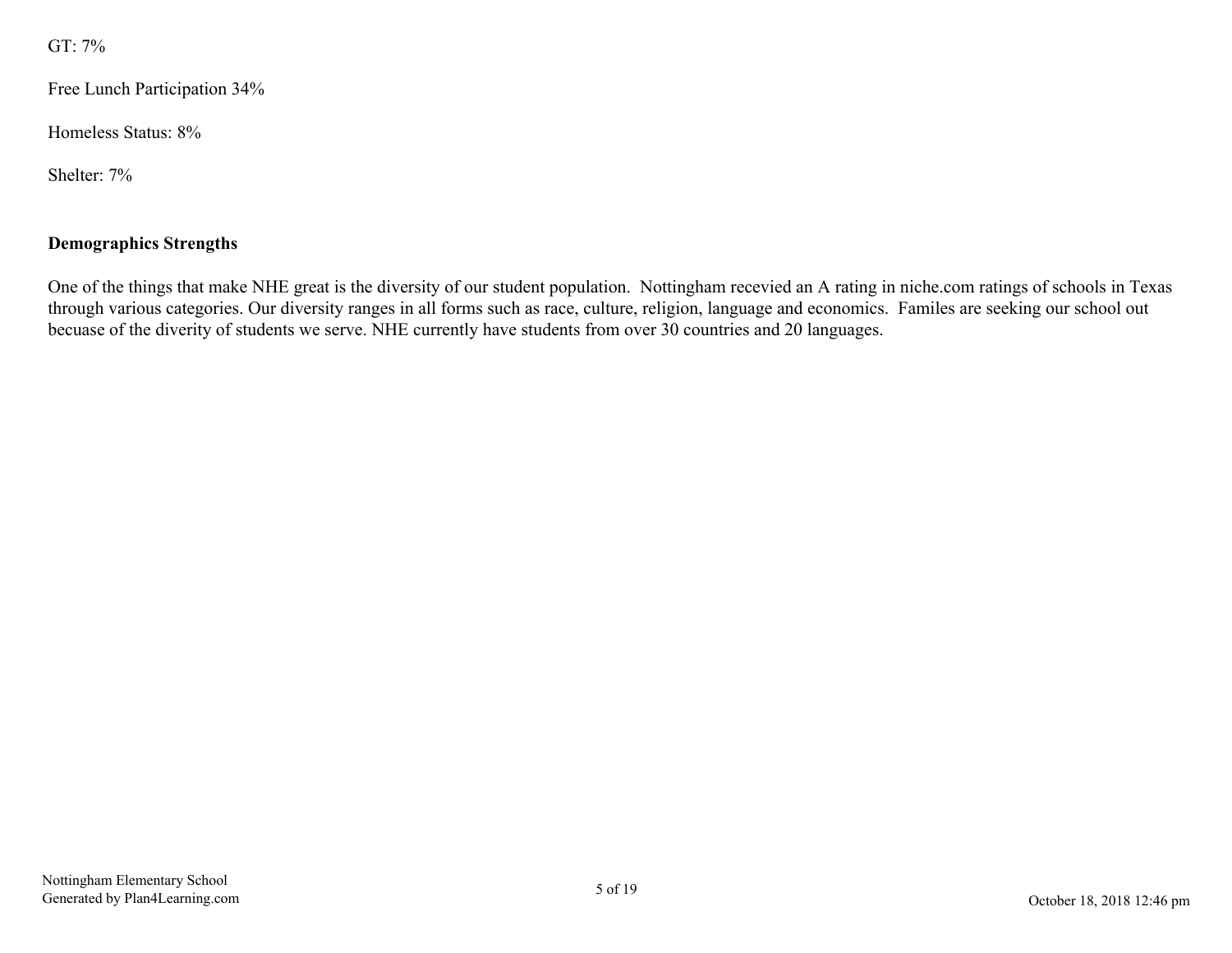#### **Student Academic Achievement**

#### **Student Academic Achievement Summary**

NHE goals for the year are: By June 2019, at least 72% of NHE students will meet or exceed growth in math and 63% of NHE students will meet or exceed growth expectations in reading on MAP.

By June 2019, at least 75% of 3-5 graders will respond favorably to School Belonging and 75% on School Safety through Panorama Survey. 17-18: School Belonging 67% and School Safety 58%

By June 2019, at least 50% of 3-5th grade students will perform at postsecondary-ready levels on MAP (66-77th percentile reading, 70-84th percentile math in 3rd & 5th grades) and/or STAAR (meets grade level in 3rd & 5th grades).

2017-2018 5th grade

reading 80% (approaches) 61% (meets) 36% (masters)

Math 90% (approaches) 71% (meets) 46% (masters)

Science 72% (approaches) 52% (meets) 22% (masters)

#### **Student Academic Achievement Strengths**

NHE goals for the year are: By June 2019, at least 72% of NHE students will meet or exceed growth in math and 63% of NHE students will meet or exceed growth expectations in reading on MAP.

By June 2019, at least 75% of 3-5 graders will respond favorably to School Belonging and 75% on School Safety through Panorama Survey. 17-18: School Belonging 67% and School Safety 58%

By June 2019, at least 50% of 3-5th grade students will perform at postsecondary-ready levels on MAP (66-77th percentile reading, 70-84th percentile math in 3rd & 5th grades) and/or STAAR (meets grade level in 3rd & 5th grades).

 NHE represented SBISD as the only campus to receive all 6 academic distinctions. NHE had distinctions in reading, math, science, academic growth, closing the achievement gaps, and post secondary readiness. NHE met and surpassed the district goal of 50% of students scoring and making growth through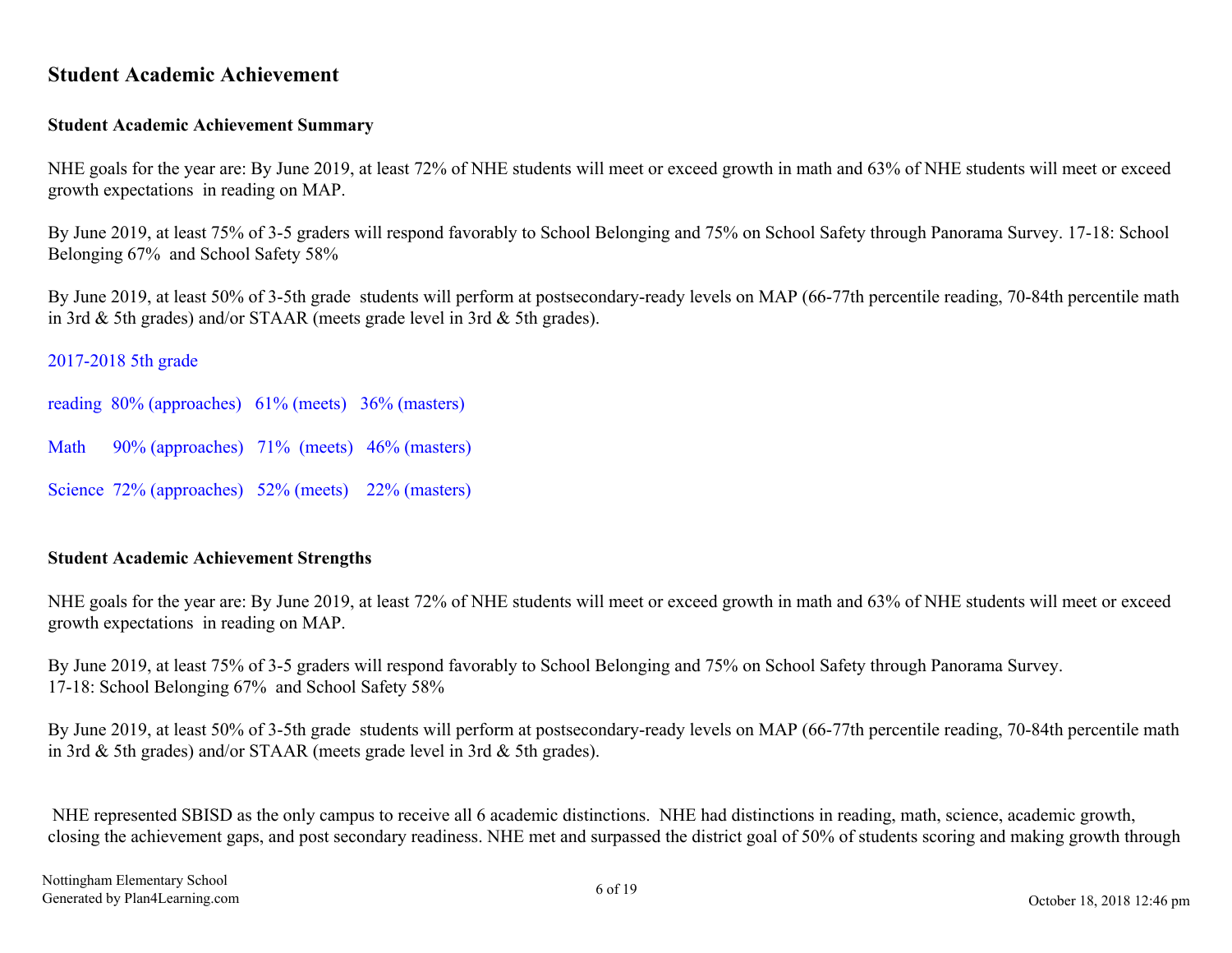MAP assessment. NHE had 72% meet the expectation for math and 63% for reading.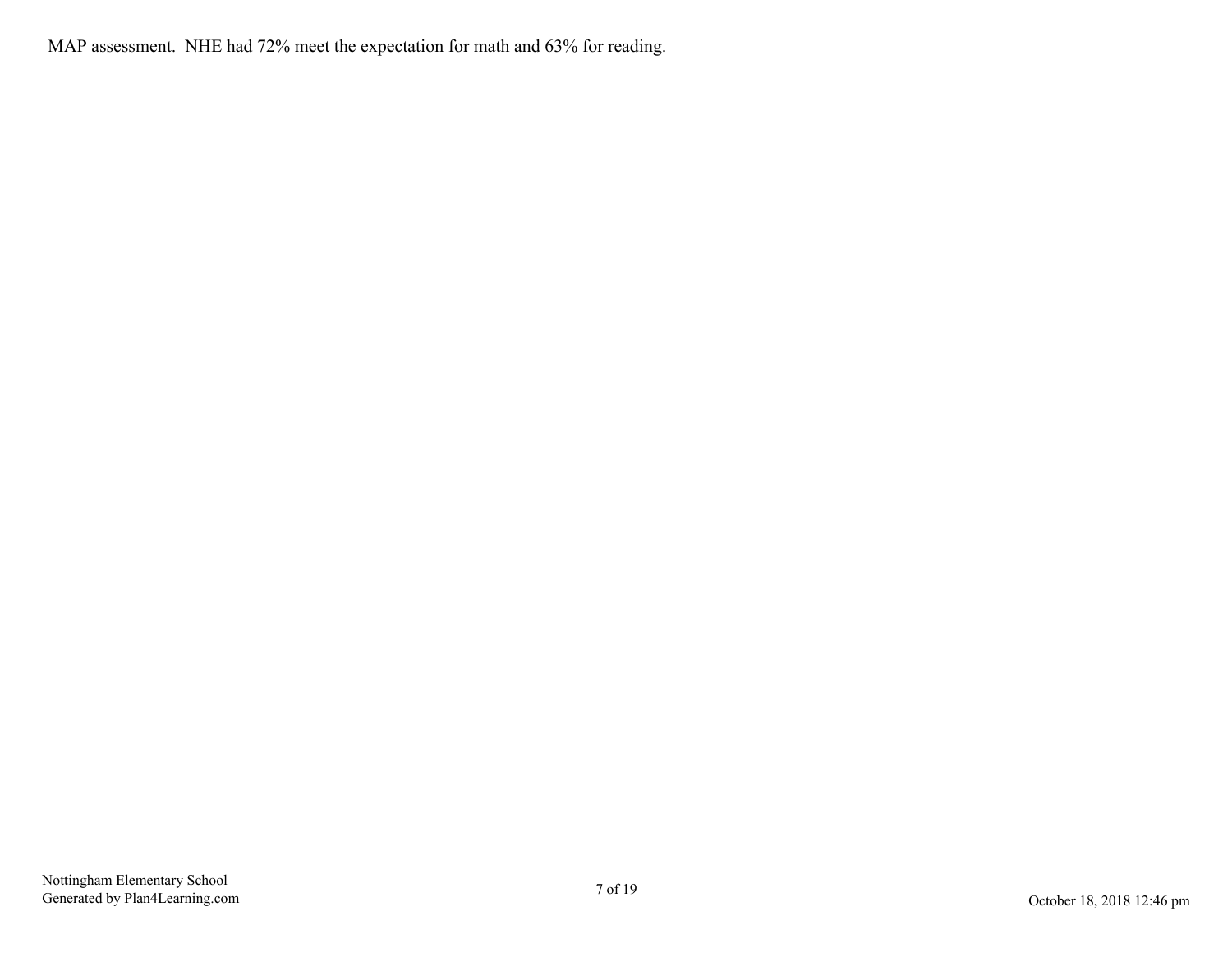#### **School Processes & Programs Strengths**

After completing the process, this will be year one of implementation. NHE signature experience will include: Goal setting and student tracking data, Teacher College Reading Writing Program, Problem Based Learning, Monrning Connections, and Pathway Time. NHE partnership with the CA group and district Research and Design team will continue the work and helping implement these structures.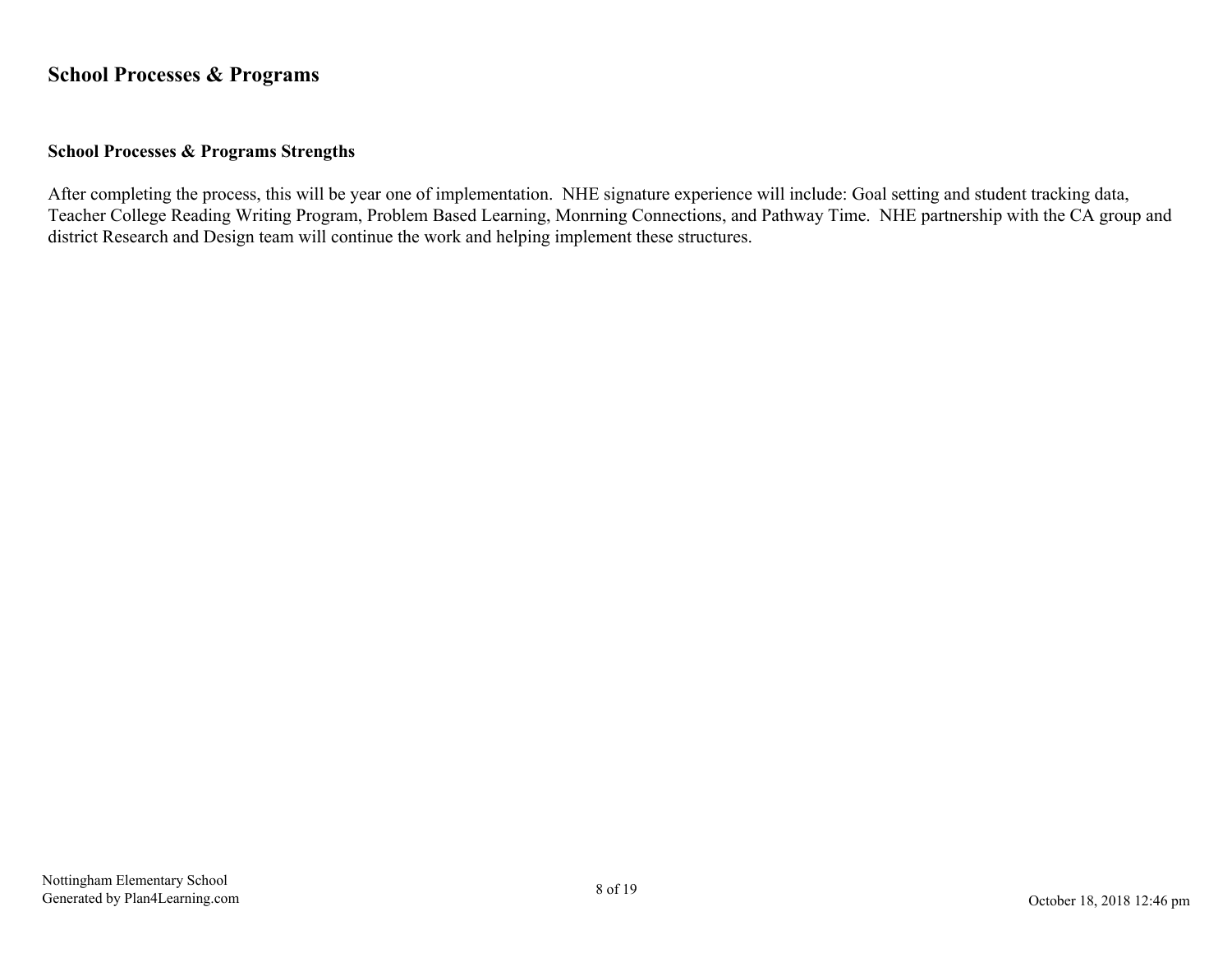#### **Perceptions**

#### **Perceptions Summary**

Nottingham is a very welcoming school. There has been very little turnover over the past 4 years. NHE's diversity has really helped bridge the exlusion gaps and equity gaps. NHE PTA and parent community is supportive and have a do whatever it takes to ensure that our school get whatever it needs.

#### **Perceptions Strengths**

NHE will continue working on building relationships between school and home. NHE will focus on various activies throughout the year that incorporates all the diverse populations we have by offering some of the following programs.

--International Day

- --Parent Nutritioon Program
- --Catholic Charities Partnership
- --Extreme Science (led by parent volunteers)
- --Gingerbread Night (Literacy Initiative for all parents and the community)
- --Mentorship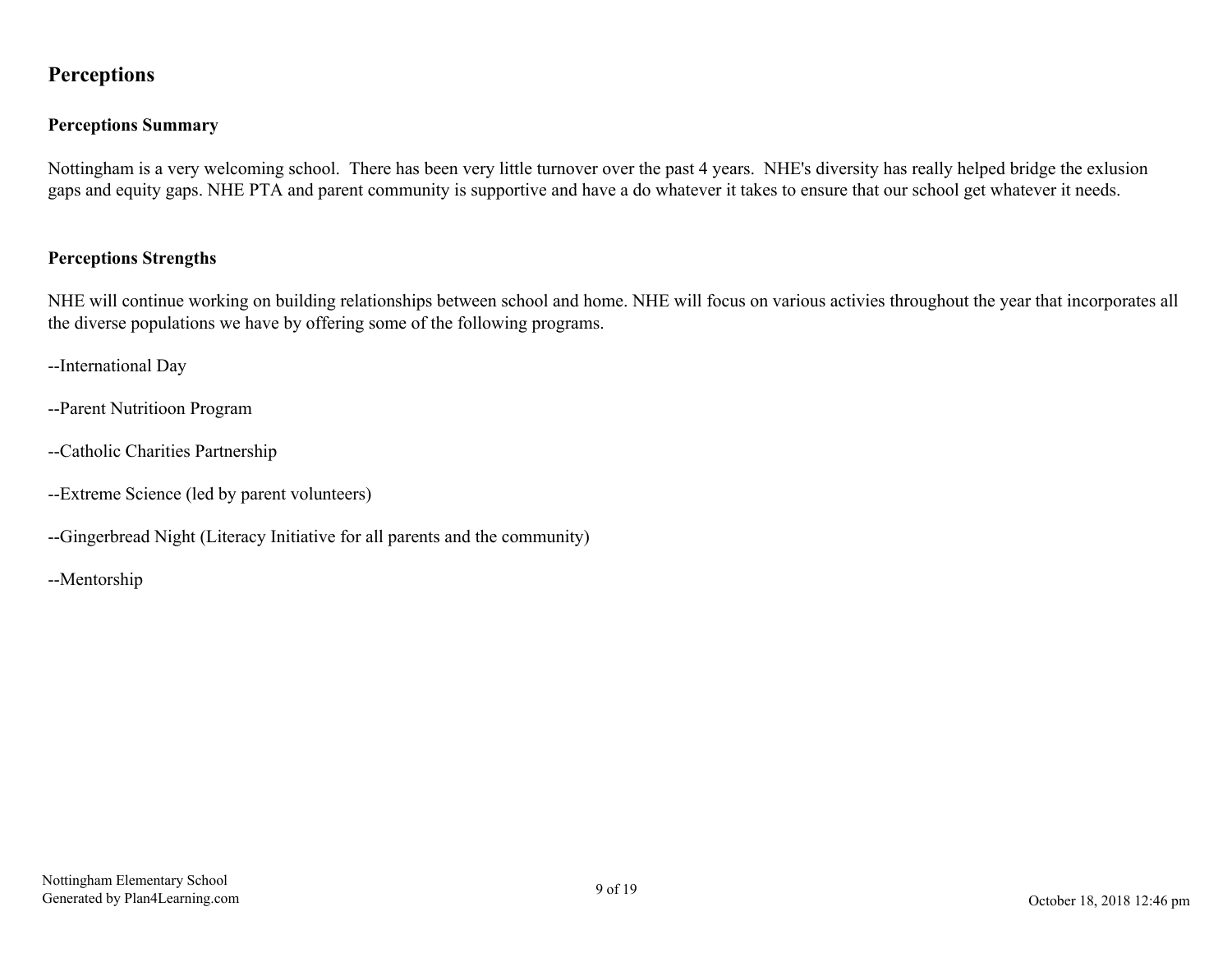# **Comprehensive Needs Assessment Data Documentation**

The following data were used to verify the comprehensive needs assessment analysis: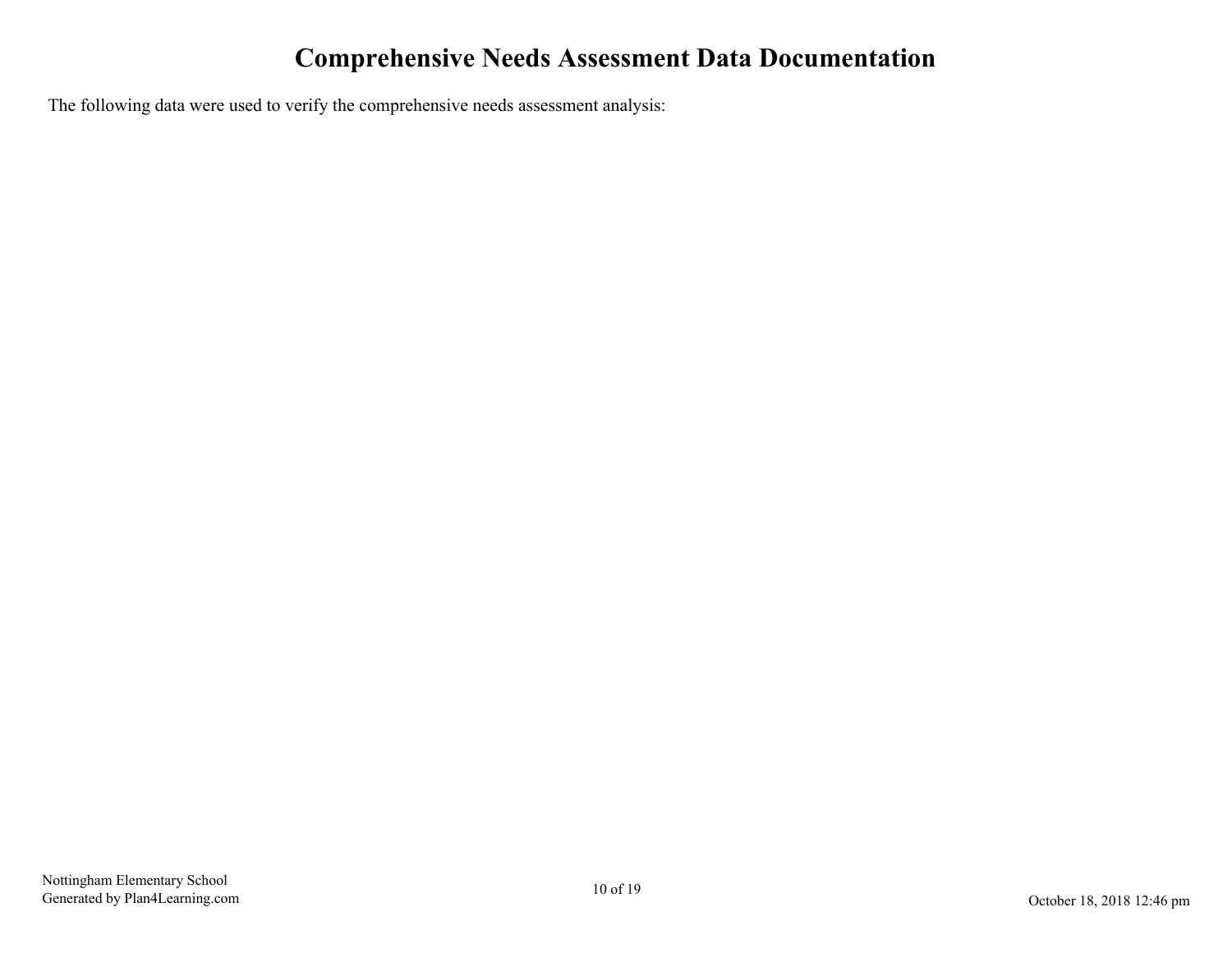## **Goals**

#### **Goal 1: In order to achieve T-2-4, students will consistently meet appropriately ambitious academic growth targets.**

**Performance Objective 1:** By June 2019, at least 72% of NHE students will meet or exceed growth in math and 63% of NHE students will meet or exceed growth expectations in reading on MAP.

**Evaluation Data Source(s) 1:** Reading and Math

| <b>Strategy Description</b>                                                                                                                                                                                                                                                                                                                        | <b>ELEMENTS</b><br><b>Monitor</b> |                                                   | <b>Strategy's Expected Result/Impact</b>                                                                                                                                                                                                                                                                                                                                                          |  | Formative<br><b>Reviews</b> |                       |
|----------------------------------------------------------------------------------------------------------------------------------------------------------------------------------------------------------------------------------------------------------------------------------------------------------------------------------------------------|-----------------------------------|---------------------------------------------------|---------------------------------------------------------------------------------------------------------------------------------------------------------------------------------------------------------------------------------------------------------------------------------------------------------------------------------------------------------------------------------------------------|--|-----------------------------|-----------------------|
|                                                                                                                                                                                                                                                                                                                                                    |                                   |                                                   |                                                                                                                                                                                                                                                                                                                                                                                                   |  |                             | $\text{Nov}$ Jan  Mar |
| Pathways - a set time in the day where 3rd-5th grade students<br>work on personalized goals; instruction varies between small<br>group, adaptive technology, and individual projects.                                                                                                                                                              | 2.4, 2.5, 2.6                     | NHE's<br><b>ILT</b><br>Team Leaders<br>Teachers   | This time is being utilized by teachers sharing all students, and<br>students move through multiple teachers based on their<br>academic needs. Through this targeted time, we are<br>experiencing some positive academic data gains. We are using<br>the pillar of Holistic Data to make sure students are in the right<br>pathway and small group.<br>Address PL: Rigor, Data, Voice and Agency. |  |                             |                       |
|                                                                                                                                                                                                                                                                                                                                                    | Undistributed - 5000.00           |                                                   | Funding Sources: 199 PIC 23 - Special Education - 135.00, 199 PIC 11 - Instructional Services - 4100.00, 199 PIC 99 -                                                                                                                                                                                                                                                                             |  |                             |                       |
| 2)                                                                                                                                                                                                                                                                                                                                                 | 2.4, 2.5, 2.6, 3.2                | NHE's<br>Teachers<br>ПT                           | Students will have multiple authentic learning experiences<br>through out the year.                                                                                                                                                                                                                                                                                                               |  |                             |                       |
| Problem-Based Learning - all grade levels K-5 will work<br>together to build a problem statement and solve a problem.<br>The problem will be aligned to all content and address TEKS.<br>PBL will happen twice a year.<br>Problem Based Learning also meets NHE's Graduate Aims.<br>Grade levels will take field trips that applies to the problem |                                   | <b>Team Leaders</b><br><b>Content Specialists</b> | PBL will support NHE's Graduate Aims of; curiosity, problem<br>solving, creativity, academic discourse, curiosity, and<br>negotiation.<br>Address PL: Rigor, Voice and Agency                                                                                                                                                                                                                     |  |                             |                       |
| their solving.                                                                                                                                                                                                                                                                                                                                     |                                   | Funding Sources: 211 - Title I, Part A - 50000.00 |                                                                                                                                                                                                                                                                                                                                                                                                   |  |                             |                       |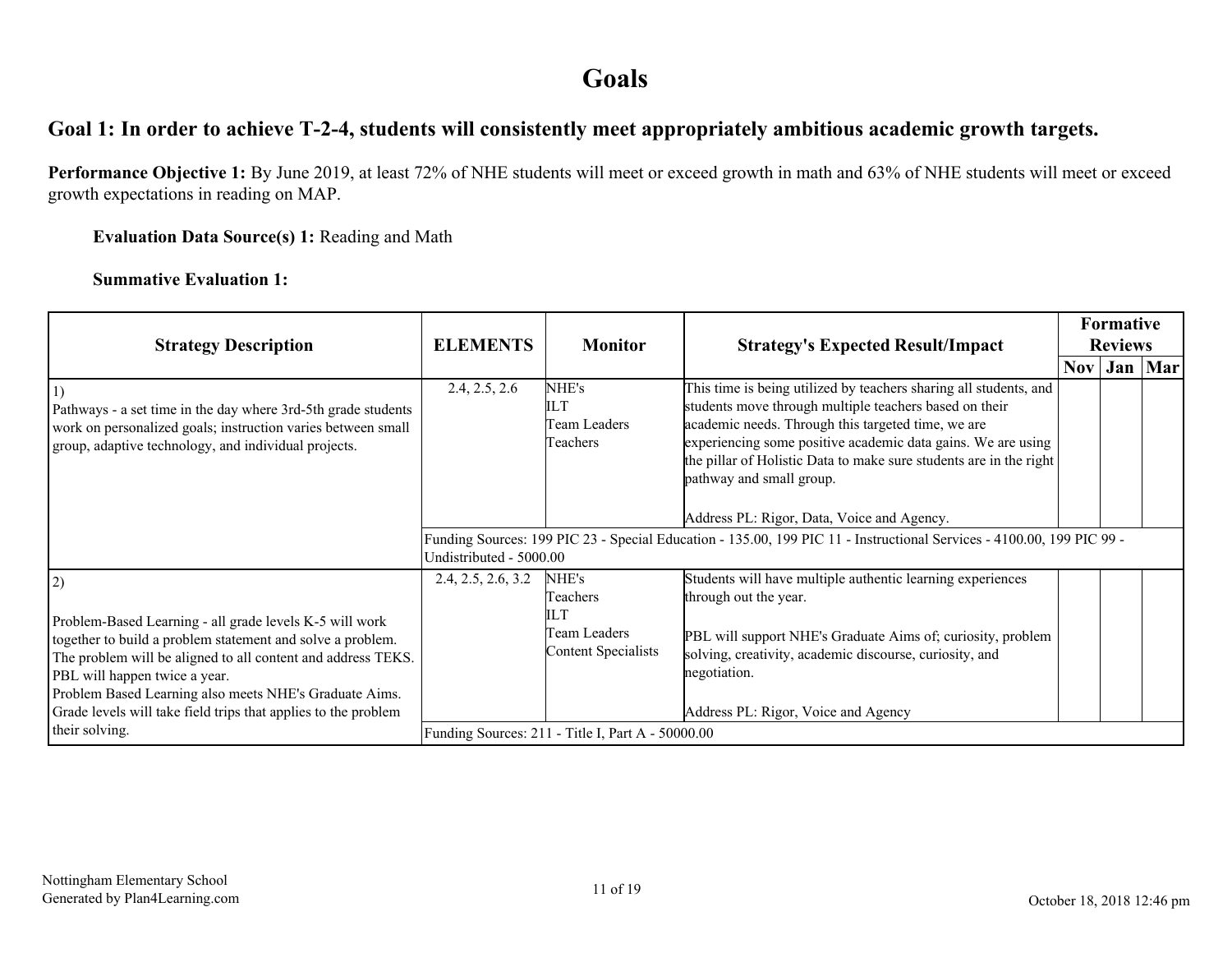| 3)                                                                                                                                                                                                                                                                                                   | 2.4, 2.5, 2.6, 3.2 | NHE's                                           | More students reading and writing proficiently.                                                                                                                                                              |  |  |  |  |  |
|------------------------------------------------------------------------------------------------------------------------------------------------------------------------------------------------------------------------------------------------------------------------------------------------------|--------------------|-------------------------------------------------|--------------------------------------------------------------------------------------------------------------------------------------------------------------------------------------------------------------|--|--|--|--|--|
| Workshop - Kindergarten-3rd will use Teachers College Units<br>of Study in reading and writing to build a workshop<br>experience in the classroom; 4th and 5th will also use<br>workshop during language arts.                                                                                       |                    | Teachers<br>ILТ<br>District Academic<br>Support | Decrease reading academic gaps across campus and all student<br>subgroups.                                                                                                                                   |  |  |  |  |  |
| Staff development, for reading and math. Teachers will need<br>more reading kits and mentor texts, as well as classroom<br>libraries for consistent implementation.<br>NHE will continue as a Teacher's College Affiliate school and<br>will work with staff developers 5 times throughout the year. |                    |                                                 | Address: Rigor, Voice and Agency, and Data<br>Funding Sources: 199 PIC 11 - Instructional Services - 6000.00, 199 PIC 99 - Undistributed - 2000.00                                                           |  |  |  |  |  |
| 4) Student Goal Setting - Students will use data trackers to<br>build goals. Goal setting will be accomplished during weekly<br>or bi-weekly mentor times with teachers.                                                                                                                             | 2.4, 2.5, 2.6      | NHE's<br><b>ILT</b><br>Teachers                 | Student ownership<br>Intentionally building teachers and students capacity to have<br>robust goal setting conversations with students where students<br>own their academic progress and set goals around it. |  |  |  |  |  |
|                                                                                                                                                                                                                                                                                                      |                    |                                                 | Address: PL<br>student voice and agency<br>data                                                                                                                                                              |  |  |  |  |  |
| 100%<br>0%<br>$=$ Accomplished<br>$=$ No Progress<br>$=$ Discontinue                                                                                                                                                                                                                                 |                    |                                                 |                                                                                                                                                                                                              |  |  |  |  |  |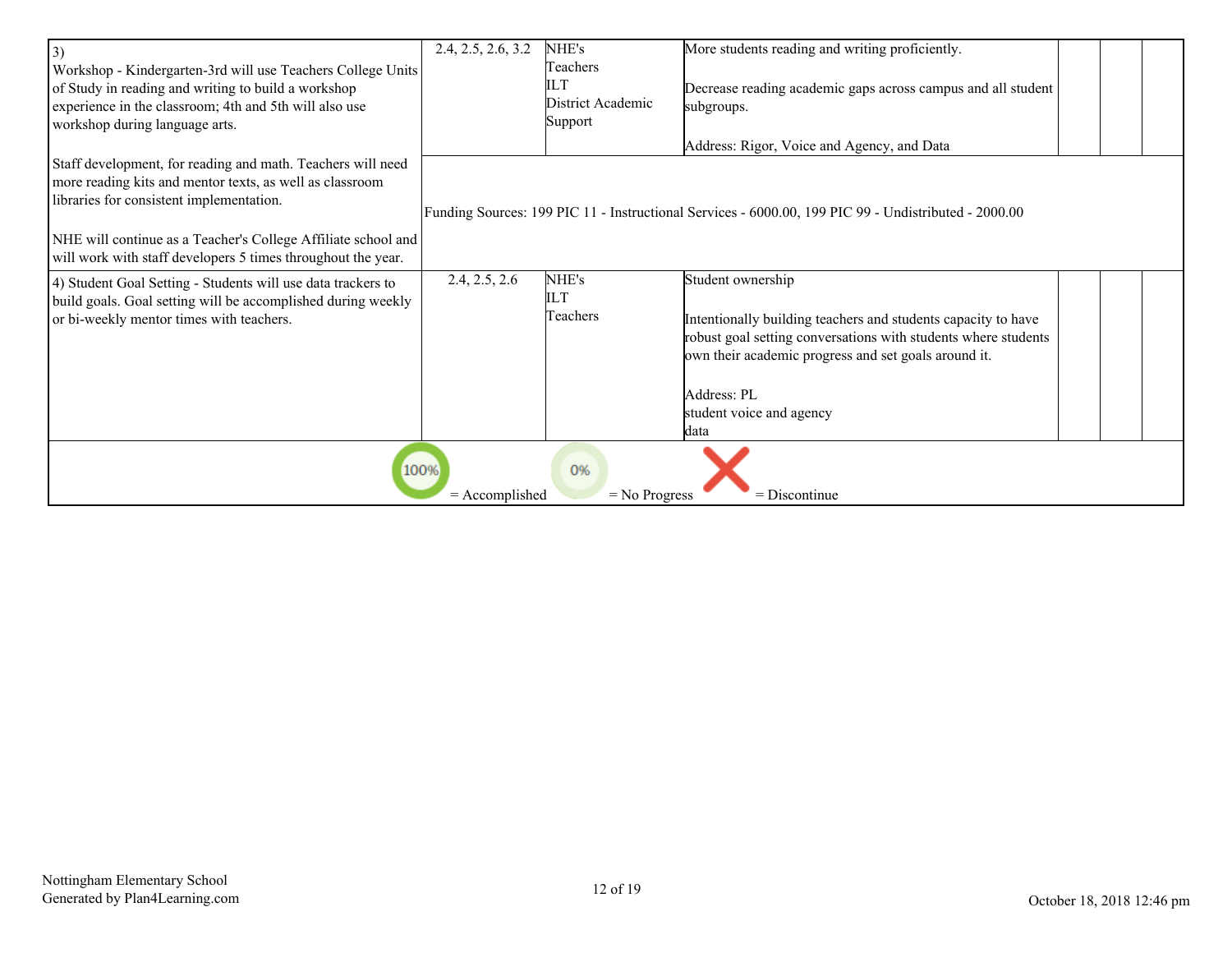#### **Goal 2: In order to achieve T-2-4, students will feel connected to their school community as both an individual and a learner.**

**Performance Objective 1:** By June 2019, at least 75% of 3-5 graders will respond favorably to School Belonging and 75% on School Safety through Panorama Survey.

17-18: School Belonging 67% and School Safety 58%

**Evaluation Data Source(s) 1:** Panorama Survey Data

| <b>Strategy Description</b>                                                                                                                                                                                                                                                                                                                                                                                                                |               | <b>ELEMENTS</b><br><b>Monitor</b><br><b>Strategy's Expected Result/Impact</b> |                                                                                                                                                                                        | Formative<br><b>Reviews</b> |  |           |
|--------------------------------------------------------------------------------------------------------------------------------------------------------------------------------------------------------------------------------------------------------------------------------------------------------------------------------------------------------------------------------------------------------------------------------------------|---------------|-------------------------------------------------------------------------------|----------------------------------------------------------------------------------------------------------------------------------------------------------------------------------------|-----------------------------|--|-----------|
|                                                                                                                                                                                                                                                                                                                                                                                                                                            |               |                                                                               |                                                                                                                                                                                        | <b>Nov</b>                  |  | Jan   Mar |
| 1)<br>Morning Connections - Students will begin their day with a<br>community circle focused on one of the following: (1) Team<br>Building; (2) Conflict Resolution; (3) Student Celebrations;<br>(4) Current Events; (5) Creating a Growth Mindset                                                                                                                                                                                        | 2.4, 2.5, 2.6 | Counselor<br>II Т<br>Teachers                                                 | Increase in school connectedness and positive student-teacher<br>relationships.<br>Staff and student feedback<br>Discipline referrals decrease<br>Address PL: Student Voice and Agency |                             |  |           |
|                                                                                                                                                                                                                                                                                                                                                                                                                                            |               |                                                                               | Funding Sources: 199 PIC 30 - At Risk School Wide SCE - 3260.00                                                                                                                        |                             |  |           |
| 2) NHE will implement PBIS strategies to support positive<br>strong student culture. This will conclude campus wide<br>expectations, procedures, and routines for all common areas.                                                                                                                                                                                                                                                        | 2.5, 2.6      | NHE's<br><b>ILT</b><br>Teachers<br>Staff                                      | Increase in more time in the classroom learning.<br>Decrease in student disciplinary referrals.                                                                                        |                             |  |           |
| 3) CIS/Counselor- will team together throughout the year and<br>provide learning opportunities for all students. CIS/Counselor<br>will also bridge some of our learning and equity gaps with<br>parents and families. Some of the activities are; Student<br>Ambassadors, Library Helpers, Chess Club, Women Fund,<br>Mentoring program, Character Traits, WATCH DOGS, No<br>Place For Hate initiative, Robotics club. Moore Time with the | 2.4, 2.5, 2.6 | Teachers<br>Staff<br>Parents<br>Counselor<br><b>CIS</b>                       | Student ownership in learning<br>Student belonging<br>School pride<br>Student voice and agency                                                                                         |                             |  |           |
| principal.                                                                                                                                                                                                                                                                                                                                                                                                                                 |               | Funding Sources: 211 - Title I, Part A - 960.00                               |                                                                                                                                                                                        |                             |  |           |
| 4) NHE will provide a variety of opportunities and<br>experiences for students that are relevant, engaging, and<br>provide information that supports a global understanding of<br>community, empathy, curiosity, and respect. NHE will also                                                                                                                                                                                                | 2.4, 2.5, 2.6 | Teachers<br>Staff<br><b>ILT</b><br>Counselor                                  | Authentic study trips aligned with learning.                                                                                                                                           |                             |  |           |
| provide students the opportunity to exhibit presentations,<br>study trips, performances, assemblies, museum trips, author<br>visits, and trainings.                                                                                                                                                                                                                                                                                        |               | Funding Sources: 211 - Title I, Part A - 2000.00                              |                                                                                                                                                                                        |                             |  |           |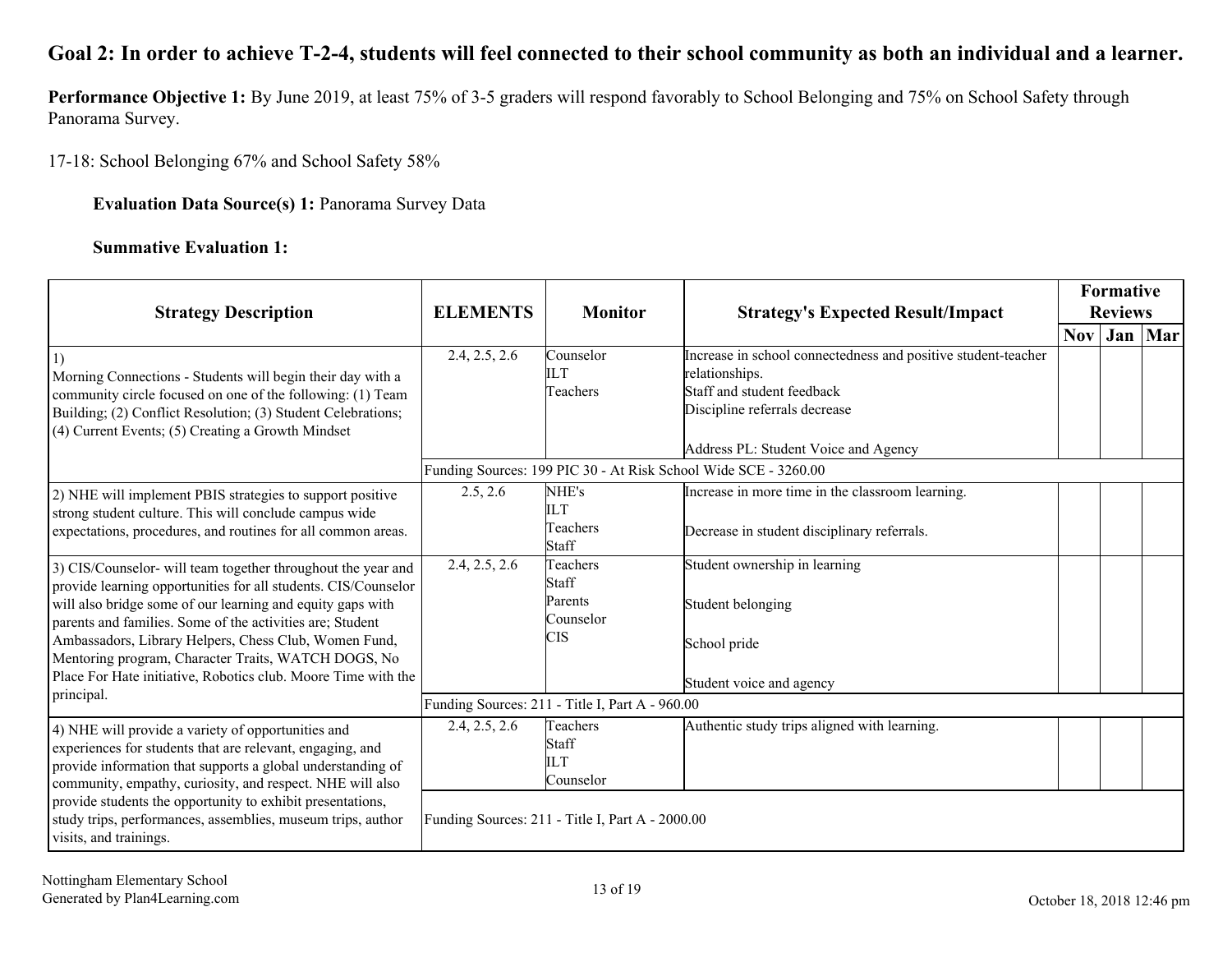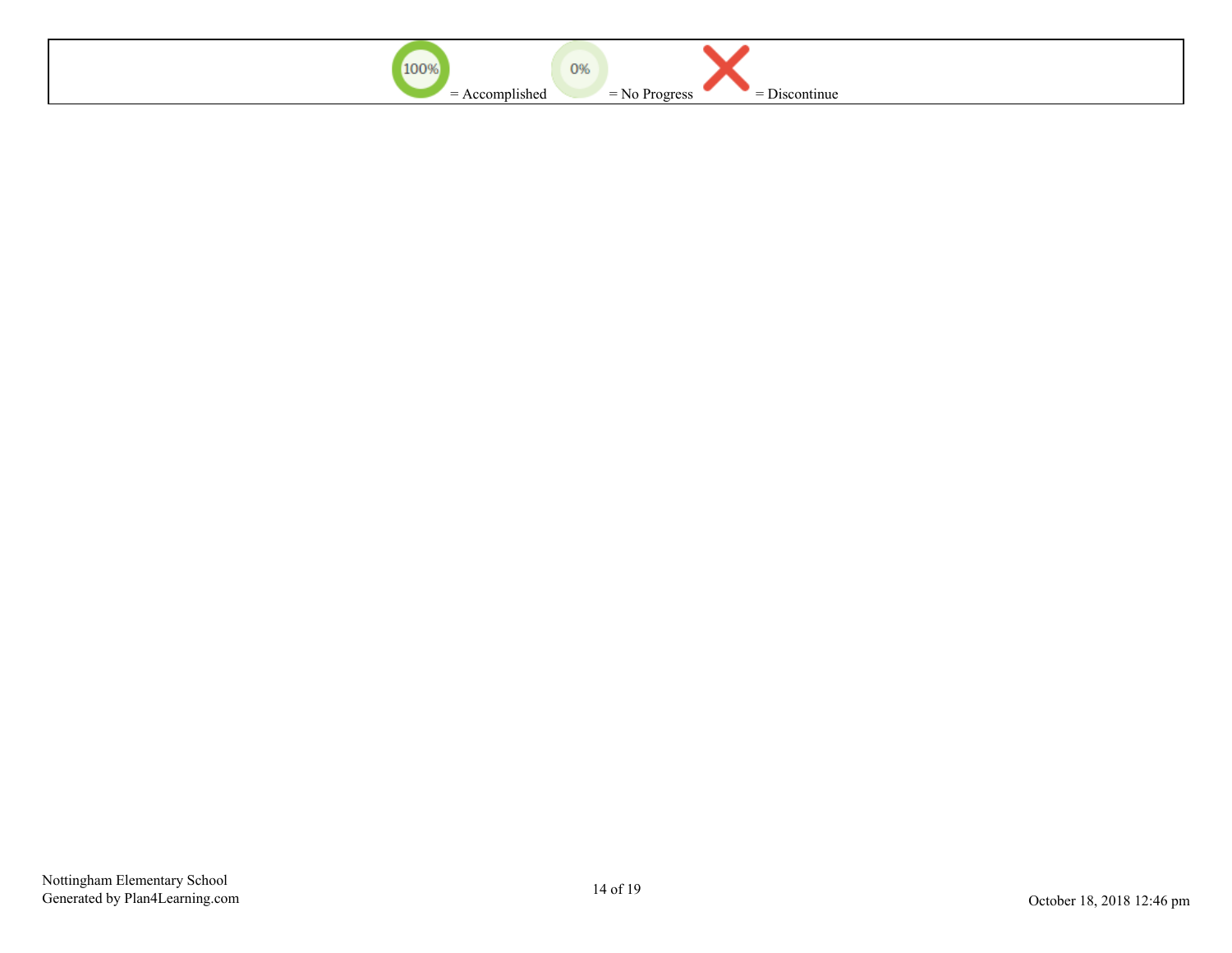#### **Goal 3: In order to achieve, T-2-4, students will demonstrate college-ready academic performance.**

**Performance Objective 1:** By June 2019, at least 50% of 3-5th grade students will perform at postsecondary-ready levels on MAP (66-77th percentile reading, 70-84th percentile math in 3rd & 5th grades) and/or STAAR (meets grade level in 3rd & 5th grades).

#### **Evaluation Data Source(s) 1:** STAAR Reading and Math MAP data

| <b>Strategy Description</b>                                                                                                                                                                                                                                  | <b>ELEMENTS</b>          | <b>Strategy's Expected Result/Impact</b><br><b>Monitor</b>                 |                                                                                                                            | Formative<br><b>Reviews</b> |  |           |
|--------------------------------------------------------------------------------------------------------------------------------------------------------------------------------------------------------------------------------------------------------------|--------------------------|----------------------------------------------------------------------------|----------------------------------------------------------------------------------------------------------------------------|-----------------------------|--|-----------|
| 1) ILT and pilot teachers will continue working with CA<br>Group, and District Research and Design team. Staff will<br>continue to growing and developing skillset towards<br>prototyping and meeting the district goals of Personalized<br>Learning.        | 2.4, 2.5, 2.6            | Teachers<br>ILT<br>Research and Design<br>Team<br>Staff                    | Teacher skill set building<br>Aligned Professional development<br>Vertical talks                                           | <b>Nov</b>                  |  | Jan   Mar |
| 2) Provide opportunities to inform and train parents so that<br>they may help reinforce curriculum, social skills, and support<br>student achievement. Some events include but are not limited<br>too Back to School, Gingerbread Night, Moore Time with the | 2.4, 3.1, 3.2            | <b>ILT</b><br>Teachers<br><b>Staff</b><br>Parents                          | school involvement increase<br>Parent U opportunities to close the learning gaps.<br>More campus alignment with curriculum |                             |  |           |
| principals, PTA meetings, teacher planning for PL.                                                                                                                                                                                                           | 100%<br>$=$ Accomplished | Funding Sources: 211 - Title I, Part A - 11970.00<br>0%<br>$=$ No Progress | $=$ Discontinue                                                                                                            |                             |  |           |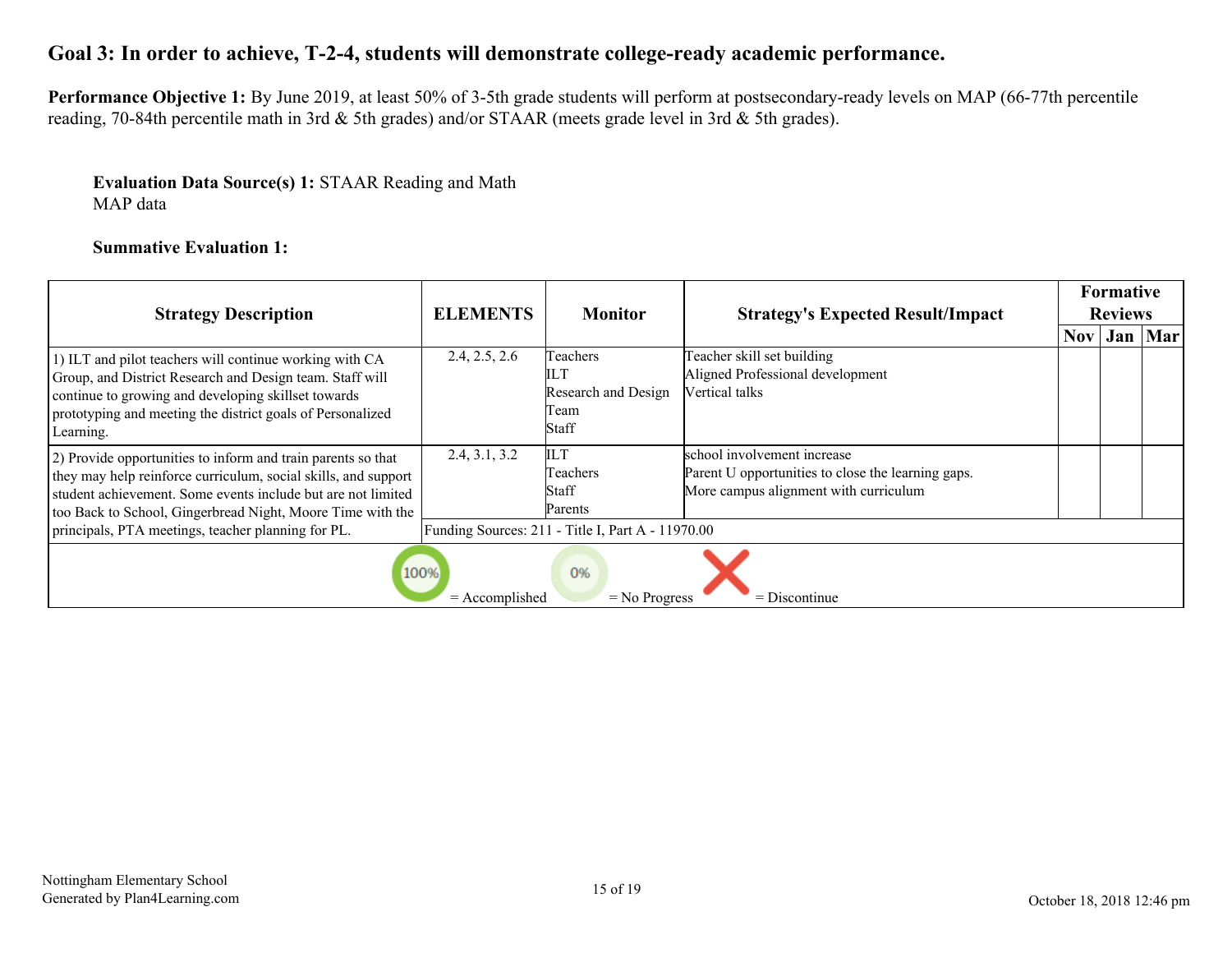### **Goal 4: In order to achieve T-2-4, students will receive equitable opportunities resulting in the closing of existing achievement gaps.**

**Performance Objective 1:** By June 2019, NHE will close existing achievement gaps by at least 5% across all subgroups (AA, White, Hispanic, Low SES, while all performance improves.

#### **Evaluation Data Source(s) 1:** STAAR, TELPASS, MAP

| <b>Strategy Description</b>                                                                                                                                                  | <b>ELEMENTS</b>                   | <b>Monitor</b>           | <b>Strategy's Expected Result/Impact</b>                                                                                                                            |            | Formative<br><b>Reviews</b> |           |
|------------------------------------------------------------------------------------------------------------------------------------------------------------------------------|-----------------------------------|--------------------------|---------------------------------------------------------------------------------------------------------------------------------------------------------------------|------------|-----------------------------|-----------|
|                                                                                                                                                                              |                                   |                          |                                                                                                                                                                     | <b>Nov</b> |                             | Jan   Mar |
| 1) Pathway Time<br>Teacher Reading Writing Program<br>Goal Setting with data trackers (K-5)<br>Morning Connections                                                           | $[2.4, 2.5, 2.6, 3.1, 3.2]$ Staff | ILТ<br>Parents           | Students will have a pathway that's based off their needs.<br>Students will also have voice and agency in how and where<br>they learn.                              |            |                             |           |
| Problem Based Learning<br>Parent U opportunities                                                                                                                             |                                   |                          | Impact; Dramatically changing learning outcomes for every<br>child.                                                                                                 |            |                             |           |
| Leveled Readers<br>PD for meeting ELL learners                                                                                                                               |                                   |                          | Funding Sources: 199 PIC 25 - ESL/Bilingual - 495.00, 199 PIC 99 - Undistributed - 5000.00, 211 - Title I, Part A - 4000.00                                         |            |                             |           |
| 2) Purchase additional technology to support classroom<br>implementation of Dreambox, MIZ (math grant), Smarty Ants<br>with Achieve 3000, Lexia Core 5, Mastery Connect, and | 2.4, 2.5, 2.6                     | Teachers<br>Staff<br>ILT | Meet the needs of our PL 24/7/365 access to curriculum.<br>Meet more learning styles with a variety of tech tools.<br>Build teacher capacity with colleague led PD. |            |                             |           |
| Itslearning.                                                                                                                                                                 |                                   |                          | Funding Sources: 199 PIC 11 - Instructional Services - 5000.00, 211 - Title I, Part A - 18000.00                                                                    |            |                             |           |
|                                                                                                                                                                              | 100%<br>$=$ Accomplished          | 0%<br>$=$ No Progress    | $=$ Discontinue                                                                                                                                                     |            |                             |           |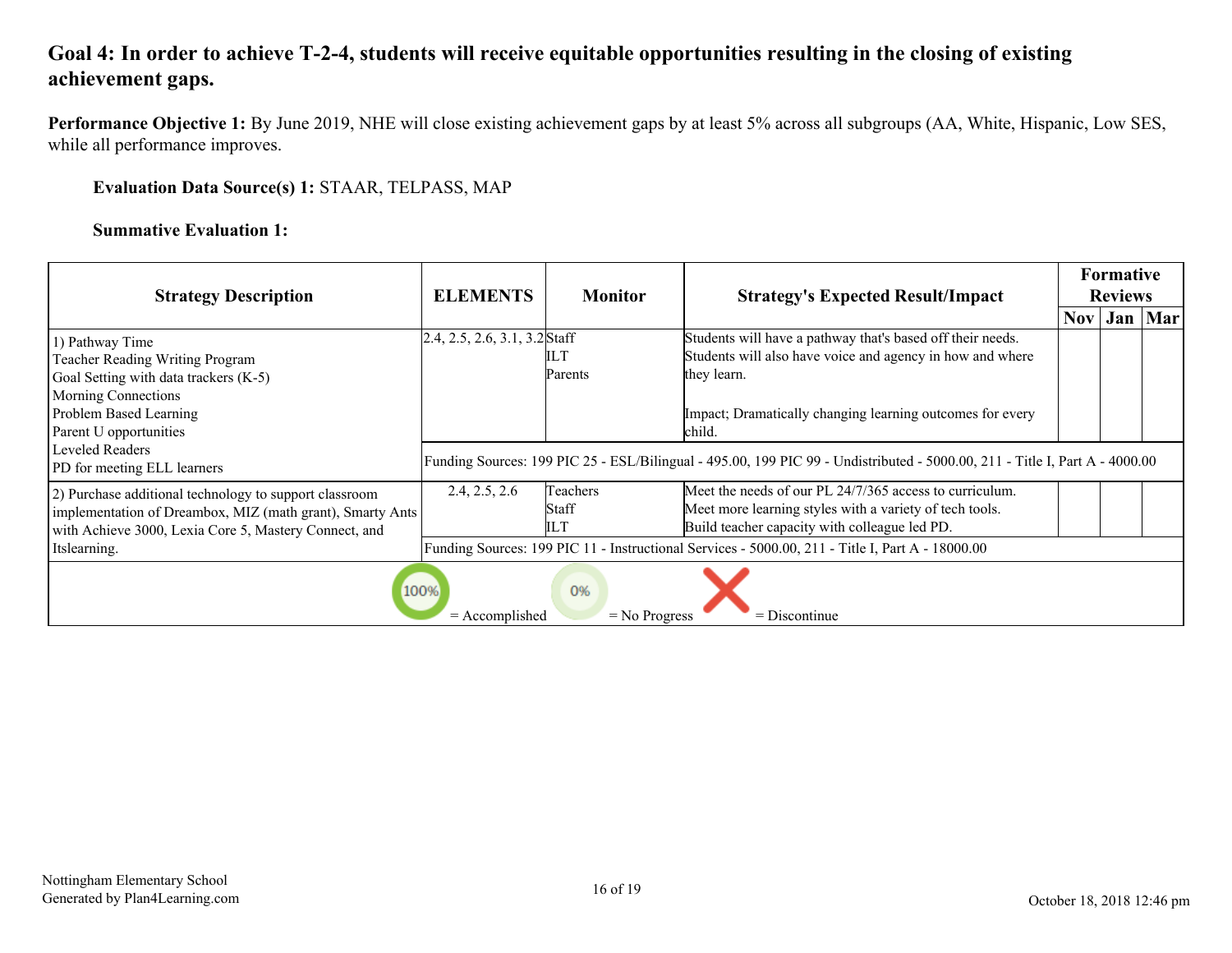### **Goal 5: To remain in compliance with Federal and State law**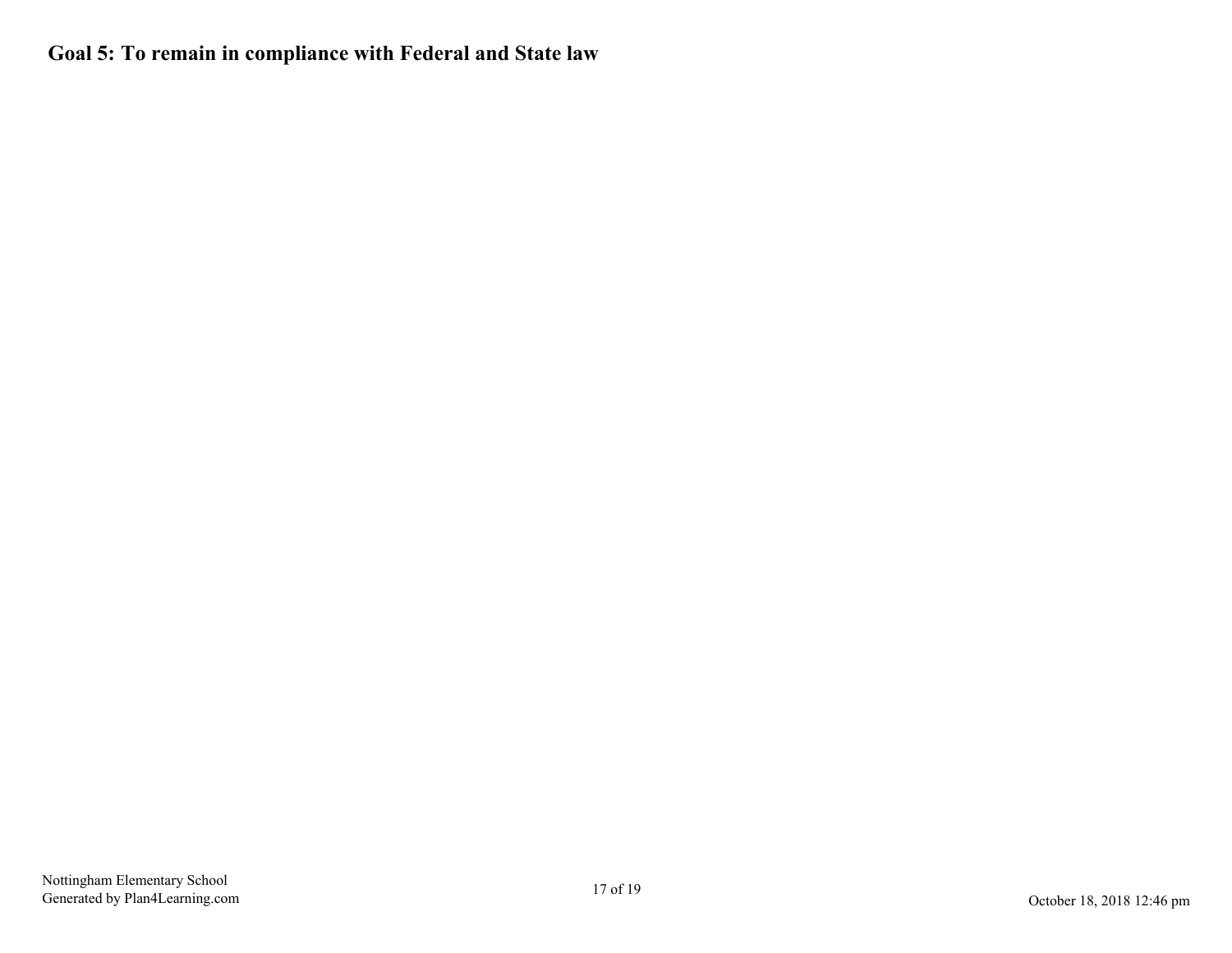# **Campus Funding Summary**

|                | <b>199 PIC 11 - Instructional Services</b> |                 |                                   |                                    |               |
|----------------|--------------------------------------------|-----------------|-----------------------------------|------------------------------------|---------------|
| Goal           | Objective                                  | <b>Strategy</b> | <b>Resources Needed</b>           | <b>Account Code</b>                | <b>Amount</b> |
| $\mathbf{1}$   |                                            |                 |                                   |                                    | \$4,100.00    |
| 1              | 1                                          | $\overline{3}$  |                                   |                                    | \$6,000.00    |
| $\overline{4}$ | $\mathbf{1}$                               | $\overline{2}$  |                                   |                                    | \$5,000.00    |
|                |                                            |                 |                                   | Sub-Total                          | \$15,100.00   |
|                |                                            |                 |                                   | <b>Budgeted Fund Source Amount</b> | \$15,167.00   |
|                |                                            |                 |                                   | +/- Difference                     | \$67.00       |
|                | 199 PIC 23 - Special Education             |                 |                                   |                                    |               |
| Goal           | Objective                                  | <b>Strategy</b> | <b>Resources Needed</b>           | <b>Account Code</b>                | <b>Amount</b> |
| 1              | 1                                          | 1               |                                   |                                    | \$135.00      |
|                |                                            |                 |                                   | Sub-Total                          | \$135.00      |
|                |                                            |                 |                                   | <b>Budgeted Fund Source Amount</b> | \$135.00      |
|                |                                            |                 |                                   | +/- Difference                     | \$0           |
|                | 199 PIC 25 - ESL/Bilingual                 |                 |                                   |                                    |               |
| Goal           | Objective                                  | <b>Strategy</b> | <b>Resources Needed</b>           | <b>Account Code</b>                | <b>Amount</b> |
| $\overline{4}$ |                                            |                 |                                   |                                    | \$495.00      |
|                |                                            |                 |                                   | Sub-Total                          | \$495.00      |
|                |                                            |                 |                                   | <b>Budgeted Fund Source Amount</b> | \$495.00      |
|                |                                            |                 |                                   | +/- Difference                     | \$0           |
|                | 199 PIC 30 - At Risk School Wide SCE       |                 |                                   |                                    |               |
| Goal           | Objective                                  | <b>Strategy</b> | <b>Resources Needed</b>           | <b>Account Code</b>                | <b>Amount</b> |
| $\overline{2}$ | $\mathbf{1}$                               | 1               | <b>Social Emotional Resources</b> | 199 PIC 30-At Risk                 | \$3,260.00    |
|                |                                            |                 |                                   | <b>Sub-Total</b>                   | \$3,260.00    |
|                |                                            |                 |                                   | <b>Budgeted Fund Source Amount</b> | \$3,263.00    |
|                |                                            |                 |                                   | +/- Difference                     | \$3.00        |